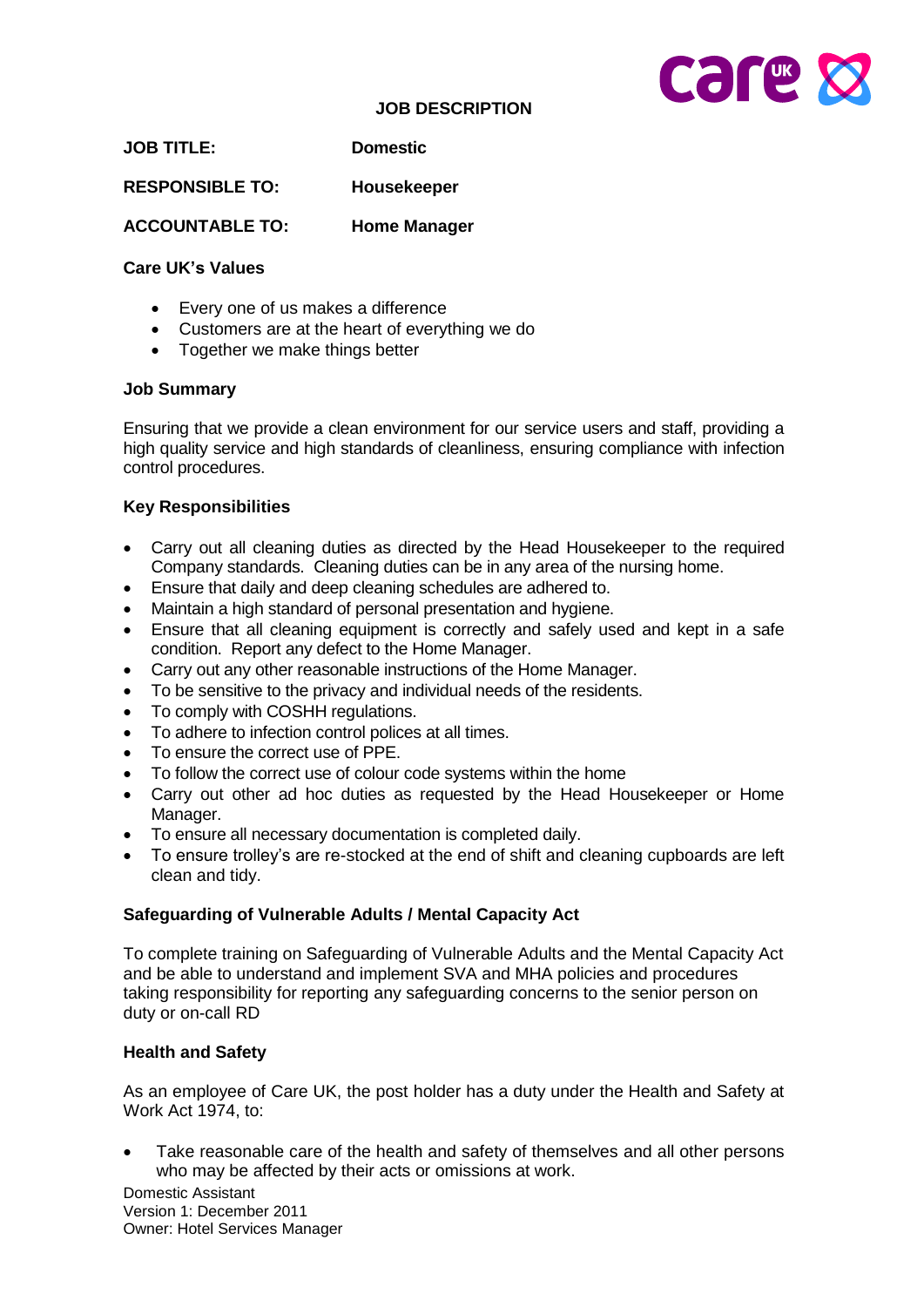

 Co-operate with their employer to ensure compliance with Health and Safety legislation and the Health and Safety policies and procedures of the organisation, not intentionally or recklessly interfere with, or misuse, anything provided in the interests of health, safety, or welfare, in pursuance of any of the relevant statutory provisions.

#### **Data Protection**

The post holder must at all times respect the confidentiality of information in line with the requirements of the Data Protection Act and the company's ISO27001 accreditation. This includes, if required to do so, obtain, process and/or use information held on a computer in a fair and lawful way, to hold data only for the specified registered purposes and to use or disclose data only to authorised persons or organisations as instructed.

This list of duties and responsibilities is by not exhaustive and the post holder may be required to undertake other relevant and appropriate duties as reasonably required.

This job description is subject to regular review and appropriate modification.

I confirm I have read and understand this job description

Name of post holder manufactured manufactured with the Name of post holder Signature **Example 20** and 20 and 20 and 20 and 20 and 20 and 20 and 20 and 20 and 20 and 20 and 20 and 20 and 20 and 20 and 20 and 20 and 20 and 20 and 20 and 20 and 20 and 20 and 20 and 20 and 20 and 20 and 20 and 20 and Date …………………………………..

| <b>HAZARDS</b>          |  |                       |     |                      |  |  |
|-------------------------|--|-----------------------|-----|----------------------|--|--|
| Laboratory specimens    |  | Clinical contact with |     | Performing exposure  |  |  |
|                         |  | patients/residents    |     | prone invasive       |  |  |
|                         |  |                       |     | procedures           |  |  |
| Blood/body fluids       |  | Dusty environment     |     | VDU use              |  |  |
| Radiation               |  | Challenging behaviour | انہ | Moving and handling  |  |  |
| Solvents                |  | <b>Driving</b>        |     | <b>Noise</b>         |  |  |
| Respiratory sensitisers |  | Food handling         |     | Working in isolation |  |  |